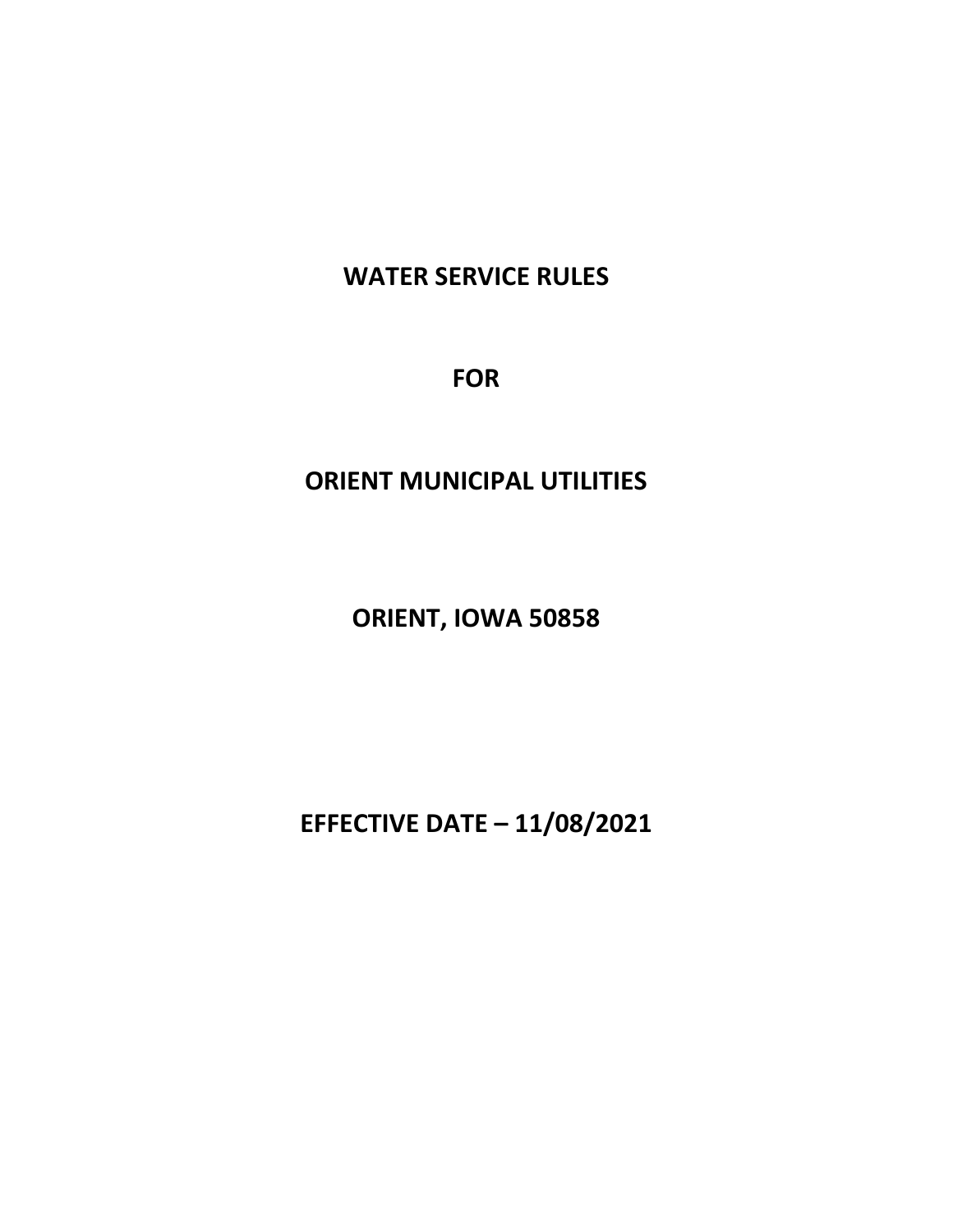## TABLE OF CONTENTS

#### DIVISION ONE -- STATEMENTS OF OPERATION

| 1.2 Applicability. 1 |
|----------------------|
|                      |

## DIVISION TWO -- SERVICE CHARACTERISTICS

| 2.2 Engineering Practice 2 |  |
|----------------------------|--|

- 2.3 Special Conditions of Service. . . . . . . . . . . 3
- 2.4 Meter Installation . . . . . . . . . . . . . . . . 3-4

#### DIVISION THREE -- CUSTOMER RELATIONS

| 3.1 | Application for Service5          |
|-----|-----------------------------------|
| 3.2 | Customer Deposits. 5              |
| 3.3 | Billing Information. 5-8          |
| 3.4 | Disconnection/Denial of Service 8 |
| 3.5 | Customer Obligations 8-9          |
| 3.6 | Customer Complaints. 9            |

## ATTACHMENTS

List of Attachments . . . . . . . . . . . . . 10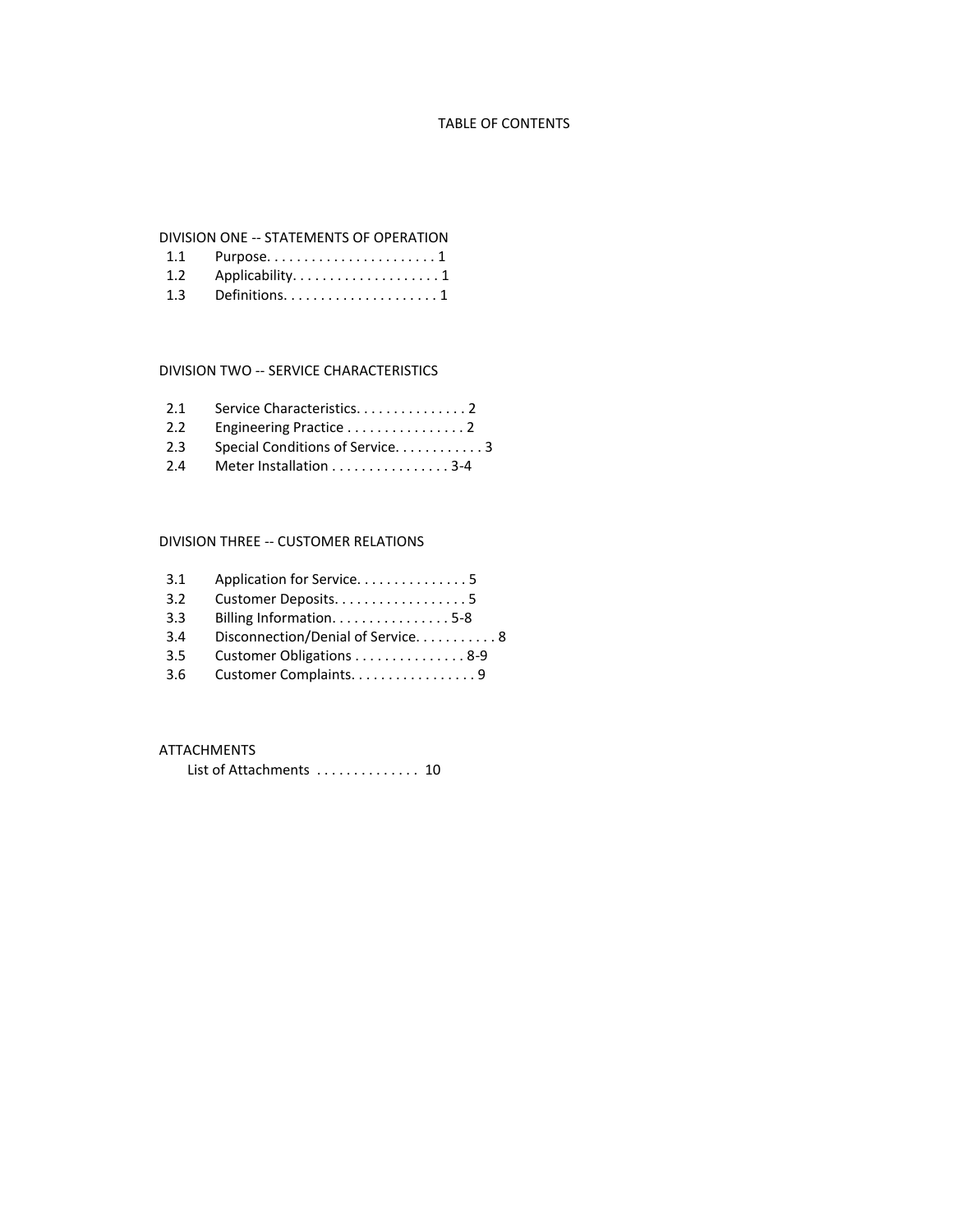# **OMU WATER SERVICE RULES PAGE #1**

DIVISION ONE -- STATEMENTS OF OPERATION

## SECTION 1.1 PURPOSE

These service rules have been adopted by the City Council of Orient. The rules are subject to change from time to time to ensure safe and efficient service in compliance with applicable laws and regulations.

## SECTION 1.2 APPLICABILITY

These service rules are intended to broadly govern operation of the municipal water utility. Where a rule cannot be reasonably applied to a specific situation, the City Council reserves the right to act in an adjudicative capacity to resolve such conflicts.

Rates and charges are not included in these service rules. References to rates or charges and certain other terms and conditions of service "adopted by the City Council" refer to applicable resolutions adopted by City Council.

## SECTION 1.3 DEFINITIONS

Unless another meaning is specifically indicated, when used in these rules:

a. "Complaint" means a statement or question by anyone, whether a utility customer or not, alleging a wrong, grievance, injury, dissatisfaction, illegal action or procedure, dangerous condition or action, or utility obligation. The utility may require that complaints be in writing.

b. "Customer" is the account holder or any person, firm, association, or corporation, any agency of the federal, state or local government, or legal entity directly benefiting from water service from the water utility. In the case of a residence, customer also means other adult persons occupying the residence, which means they are receiving benefit from the water service.

c. "Delinquent or delinquency" means an account for which a service bill or service payment has not been paid in full on or before the last date for timely payment.

d. "City Council" means the governing board.

g. "Meter" a device that measures and registers the use of water.

h. "Timely Payment" is a payment on a customer's account made on or before the date shown on a current bill for service, or on a form which records an agreement between the customer and a utility for a series of partial payments to settle a delinquent account, as payment charge to the current bill or future collection efforts.

i. "Utility" means Orient Municipal Utilities.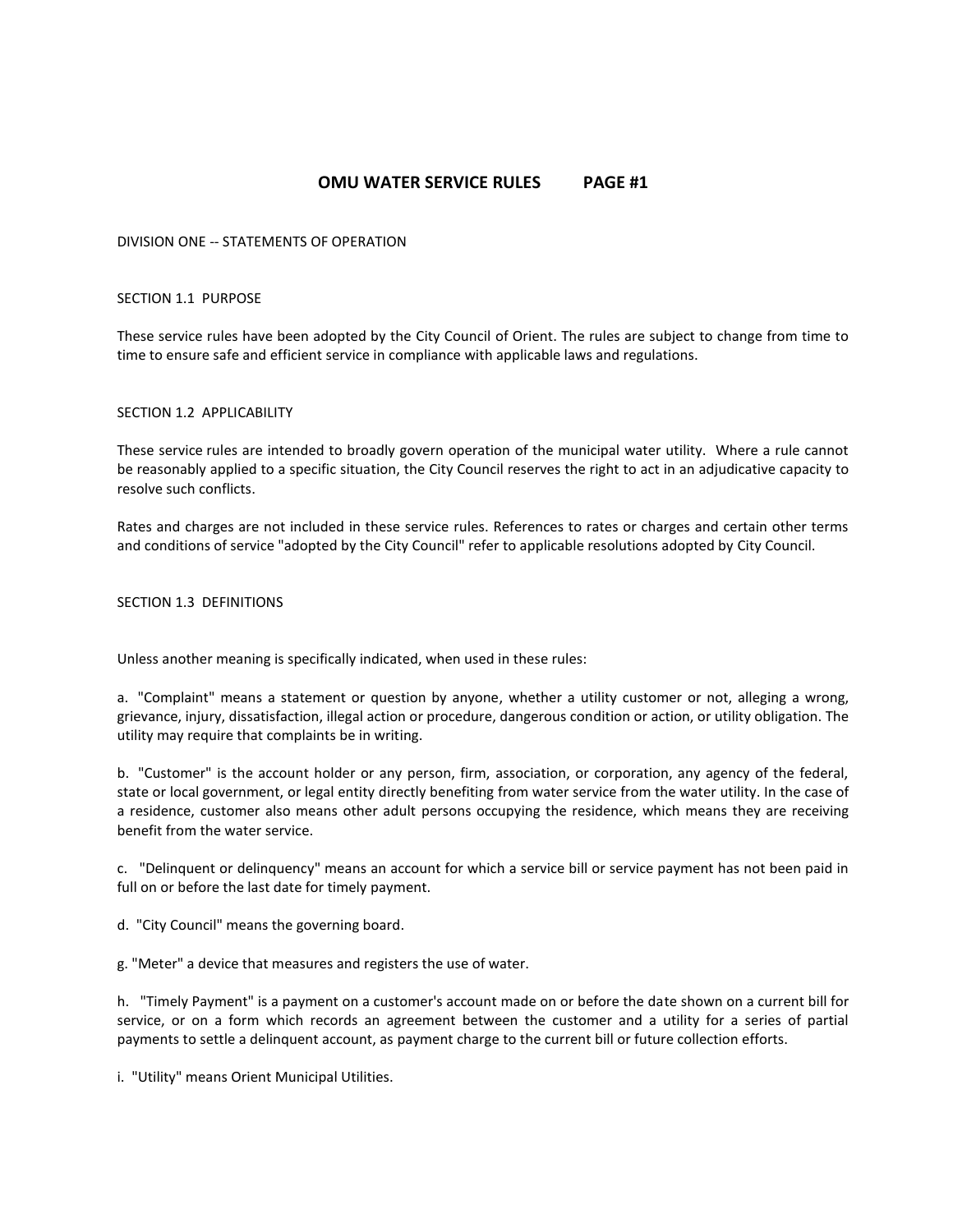DIVISION TWO -- SERVICE CHARACTERISTICS

## SECTION 2.1 SERVICE CHARACTERISTICS (General Statement)

The Utility shall maintain at it's expense that portion of the service line from the main to the curb stop, including the necessary tap, fittings, pipe and curb stop with riser, after it is installed at the customers expense to the utility's specifications. The customer shall install and maintain at its expense that portion of the service line from the curb stop to his premises. All service lines shall be sized by the utility and installed at a depth of five (5) feet, and with materials, approved by the superintendent, with a minimum rating of 200 PSI and provisions for locating.

## SECTION 2.2 ENGINEERING PRACTICE

Facilities of the utility shall be constructed, installed, maintained and operated in accordance with accepted good engineering practice in the water industry to assure, as far as reasonably possible, continuity of service and safety of people and property.

The utility shall make all reasonable efforts to eliminate interruption of service, and when such interruptions occur will endeavor to reestablish service with the shortest possible delay. Whenever the service is interrupted for the purpose of working on the water system, all customers will be notified in advance, whenever possible and practical to do so.

The utility shall in no event be held responsible for any claims made against it by reason of the breaking of any mains or service pipe, or by reason of any other interruption caused by the malfunction of equipment or stoppage for necessary repairs; and no person shall be entitled to damages nor refund of payment for any interruption of service deemed necessary by the utility.

## **OMU WATER SERVICE RULES PAGE #3**

SECTION 2.3 SPECIAL CONDITIONS OF SERVICE

Except for facilities defined in section 2.1 of these rules as a responsibility of the utility, the customer shall be responsible for all pipes and plumbing equipment after the curb stop. The installation and maintenance of customer facilities shall be consistent with standards imposed by the state plumbing code of Iowa and or the Iowa Department of Natural Resources.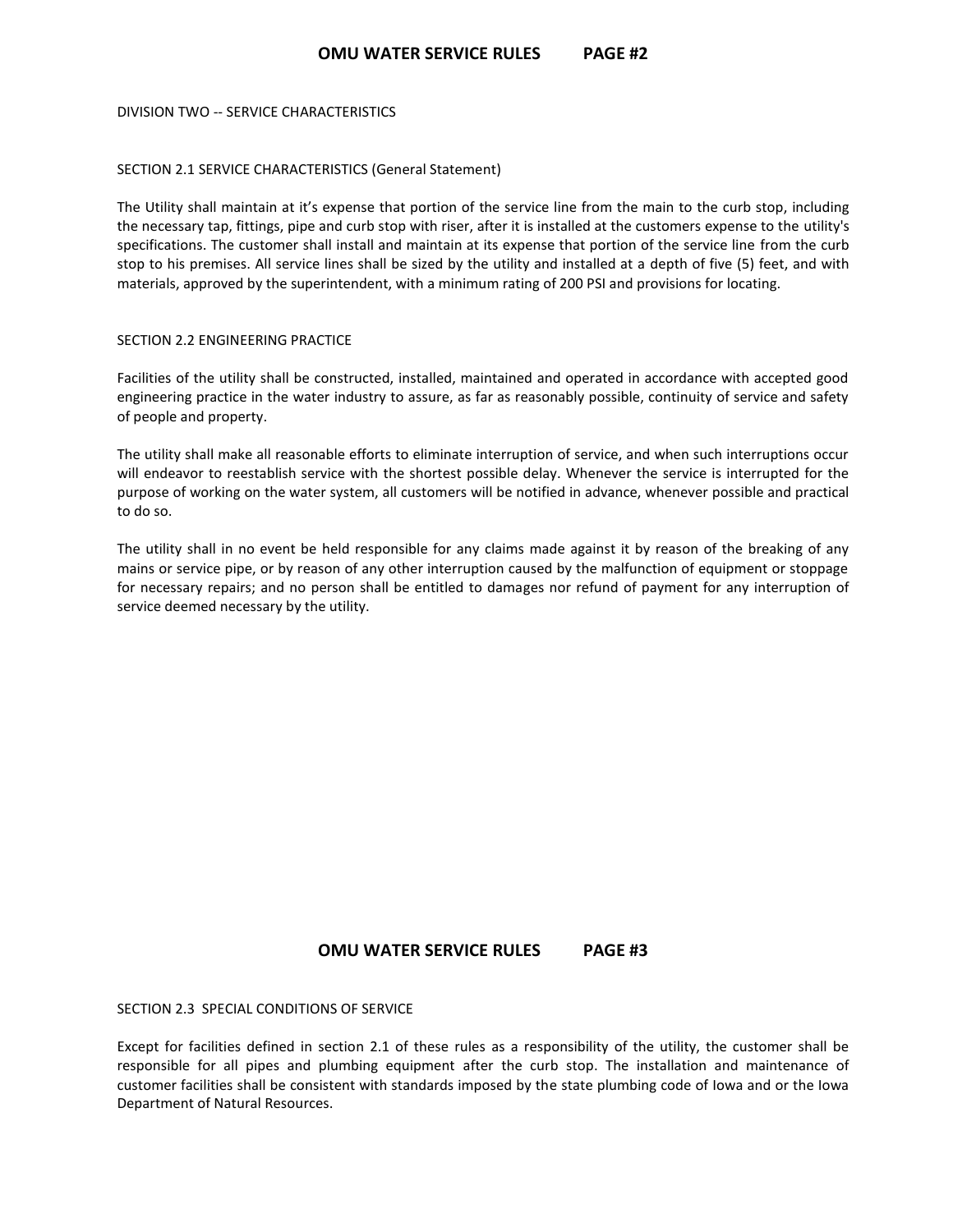The customer's facilities shall be subject to inspection by the utility during normal working hours. No inspection or approval of a customer's compliance with this section by the utility or other agent of the municipal government shall be construed to impose any duty or liability on the utility, but shall be considered solely for the purpose of ensuring protection of the utility's property and continuity of service to customers of the utility.

## SECTION 2.4 METER INSTALLATION

Water meters shall be sized by the utility. Water meters shall be installed horizontally, with an inlet meter valve and an outlet back-flow preventer (dual check valve or equal).

The water meter, remote reader will be maintained free of charge by the utility (after original approved installation, paid for by the customer), except when damaged by freezing, hot water or through carelessness, neglect or tampering by the owner and or customer.

\* An expansion tank is required to protect the customer's water system when a back-flow preventer is used. The utility will supply an expansion tank (to be installed and maintained by the customer) to a customer with a water meter installed prior to October 2, 1992, for meters after this date, customers will be billed for the expansion tank.

\*\* Any testing of a backflow preventer shall be the responsibility of the customer and or owner.

# **GMU WATER SERVICE RULES PAGE #4**

## 2.4(1) Individual Metering

Individual metering shall be required on multi-occupancy premises in which units are separately rented or owned, except that the utility may provide single meters for water used:

Where individual metering is impractical and\or where a facility is designated for elderly or handicapped persons and utility costs constitute part of the operating cost and are not apportioned to individual tenants.

## 2.4(2) Special Metering Installations

The utility reserves the right, at its option, to require or place special meters or instruments on the premises of a customer for the purpose of special tests of all or part of the customer's water usage.

## 2.4(3) Meter Testing

All meters and associated devices shall be inspected, tested, adjusted, and certified to be within an allowable tolerance of error, in accordance with commonly accepted engineering practice.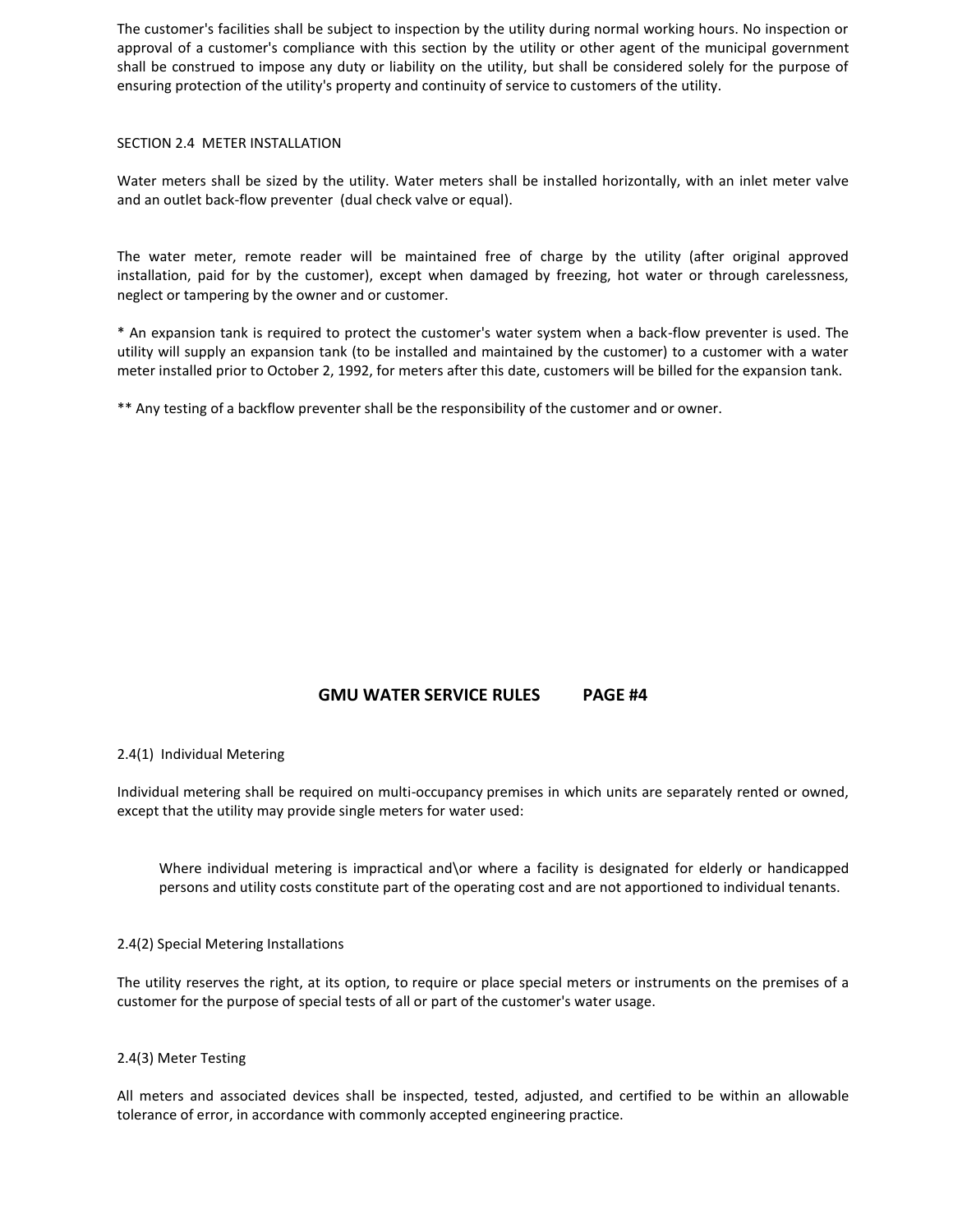## 2.4(4) Meter Location

Water meters shall be located inside the building served, between one (1) and two (2) foot from the location where the service pipe enters the building. With a remote reader installed on the outside of the building, close to the electric meter and at a height of four (4) to five (5) feet.

Exceptions: the water meter may be installed in a meter pit if in a rural type setting where the service line from the property or easement line to the building to be served is longer than two hundred (200) feet. The customer shall pay for and maintain the meter pit. Easy access shall be maintained for the utility by the owner and or customer to both the meter and the remote reader.

# **OMU WATER SERVICE RULES PAGE #5**

DIVISION THREE -- CUSTOMER RELATIONS

## SECTION 3.1 APPLICATION FOR SERVICE

Application for service shall be filed at City Hall. At the time of application, the applicant shall be given an opportunity to designate a person or agency to receive a copy of any notice to disconnect service due to the applicant's nonpayment of a bill. As soon as practicable after the approval of the application, the utility shall supply service to the applicant in accordance with these rules.

## SECTION 3.2 CUSTOMER DEPOSITS

Customer deposits are required, amount set by the City Council.

## SECTION 3.3 BILLING INFORMATION

Customers shall be billed on a monthly basis according to the appropriate rate schedule for metered service received during the billing period.

3.3(1) Billing Form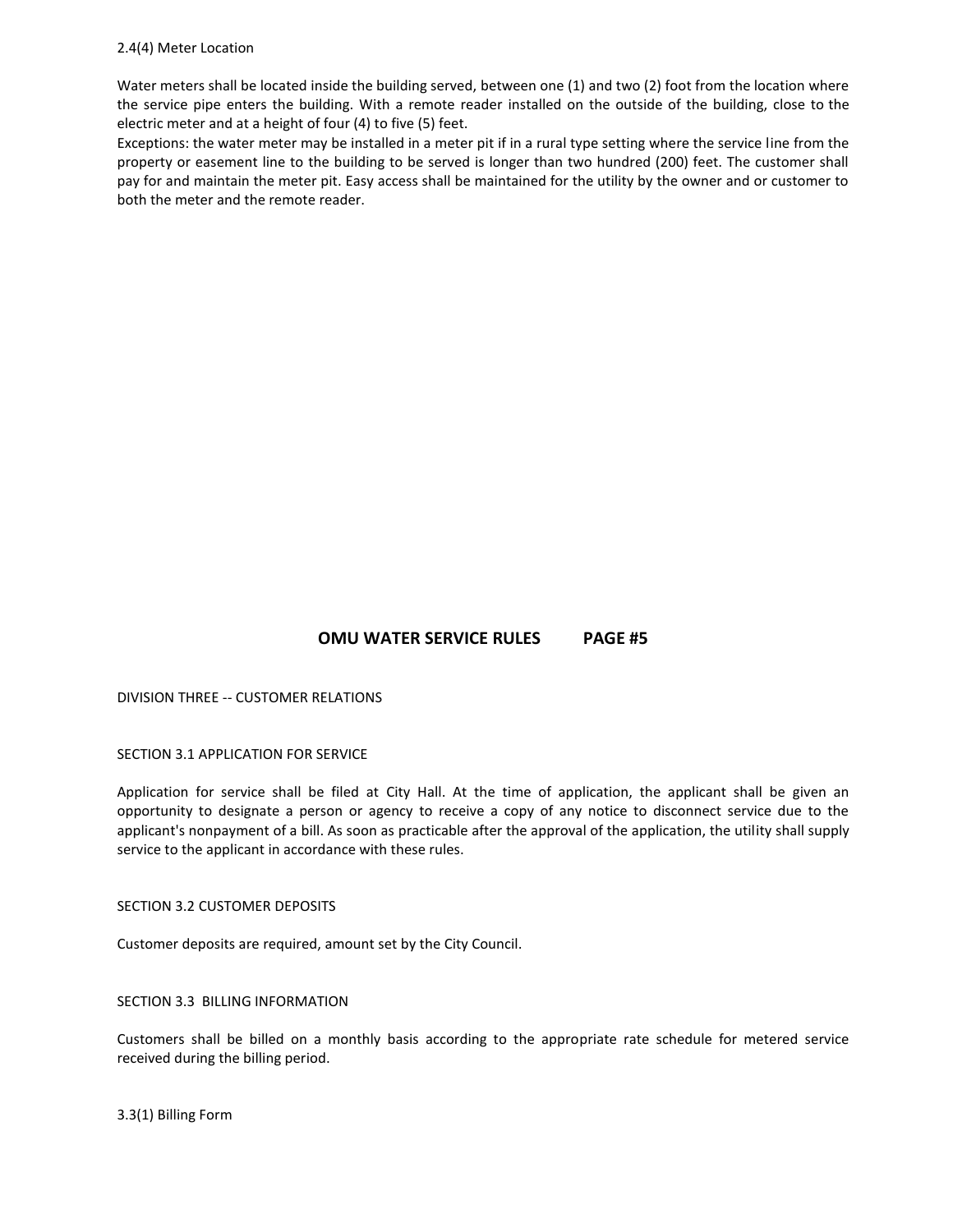The following information shall be included on the billing form or made available to the customer at the utility's business office:

- a. The actual or estimated meter readings at the beginning and end of the billing period.
- b. The date of the meter readings.
- c. The number and kind of units metered.
- d. Reference to the applicable rate schedule.

e. The account balance brought forward and amount of each net charge, and total amount currently due. In the case of prepayment meters, the amount of money collected shall be shown.

f. The last date for timely payment shall be clearly shown and shall be not less than twenty days after the bill is rendered.

g. A distinct marking to identify an estimated bill or meter reading.

h. A distinct marking to identify a minimum bill.

# **OMU WATER SERVICE RULES PAGE #6**

3.3(2) When Payable -- Late Payment Penalty

A bill shall be due and payable when rendered and shall be considered delinquent after twenty days from the time it is rendered. A bill shall be considered rendered by the utility when deposited in the U.S. mail with postage prepaid or when delivered by the utility to the last known address of the party responsible for payment. Bill payments received by the utility on or after the delinquent date shall be for the gross amount stated on the bill which shall include a late payment penalty (set by the City Council) per month of the last due amount. Failure to receive a properly rendered bill shall not entitle the customer to relief from penalties for late payment.

Each account shall be granted one complete forgiveness of a late payment penalty in each calendar year. The customer shall be informed of the use of the automatic forgiveness by phone or in person, by posting to the next bill, or by separate mailing.

## 3.3(4) Where Payable

Bills shall be paid by mail, by direct deposit through a designated financial institution, by deposit in a designated receptacle, or in person at City Hall.

3.3(5) Minimum Bill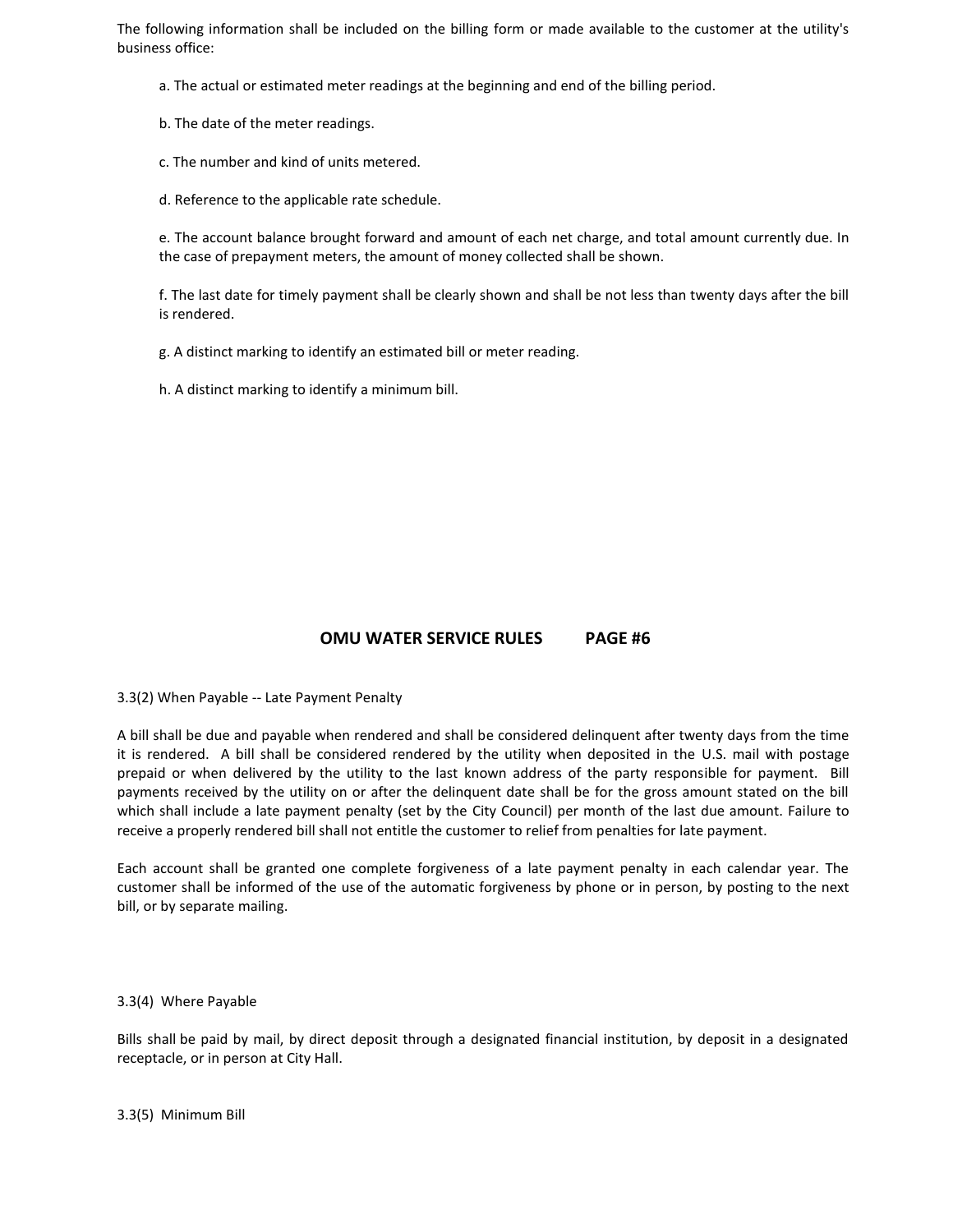The minimum bill provided for in the rate schedule will apply to any billing period during which the service remains connected.

#### 3.3(6) Temporary Disconnections

The utility may, upon reasonable notice by a customer, make temporary disconnections for the customer's convenience.

# **OMU WATER SERVICE RULES PAGE #7**

## 3.3(7) Service Calls

The customer shall be billed for the cost of services not the responsibility of the utility, as follows:

a. For a service call where the trouble is found to be on the customer's equipment, the customer shall be billed in accordance with terms and conditions established by the City Council.

b. For a service call requesting the relocation of facilities belonging to the utility, the customer shall be billed for the direct cost of labor and replacement of materials. An advance deposit equal to the total estimated cost may be required where the estimate exceeds one hundred dollars.

## 3.3(8) Customer Requested Meter Tests

The utility will periodically inspect and test meters in accordance with accepted engineering practice. In addition to regular testing, the customer may request a meter test, providing that such tests need not be made more frequently than once each eighteen (18) months. The customer or the customer's representative may be present when the meter is tested and the results shall be reported to the customer within a reasonable time. If the meter is within the allowable tolerance, the customer shall be billed for the cost of the test in an amount established by the City Council.

#### 3.3(9) Adjustment of Bill for Meter Error

Whenever a meter is found to have an average error of more than 2.0 percent the utility shall adjust a current customer's bill or issue a refund or back bill to a past customer. The amount of the adjustment shall be calculated on the basis of metering accuracy of one hundred percent. The adjustment period shall extend from the date the error began. If that date cannot be determined, it shall be assumed the error has existed for the shortest time calculated as five years from the date the error was discovered, one half the time since the meter was installed, or one half the time since the last previous meter test. The adjustment period for slow meters shall not exceed six months without the approval of the Board of Trustees. When a meter is found not to register, the utility shall issue an estimated bill.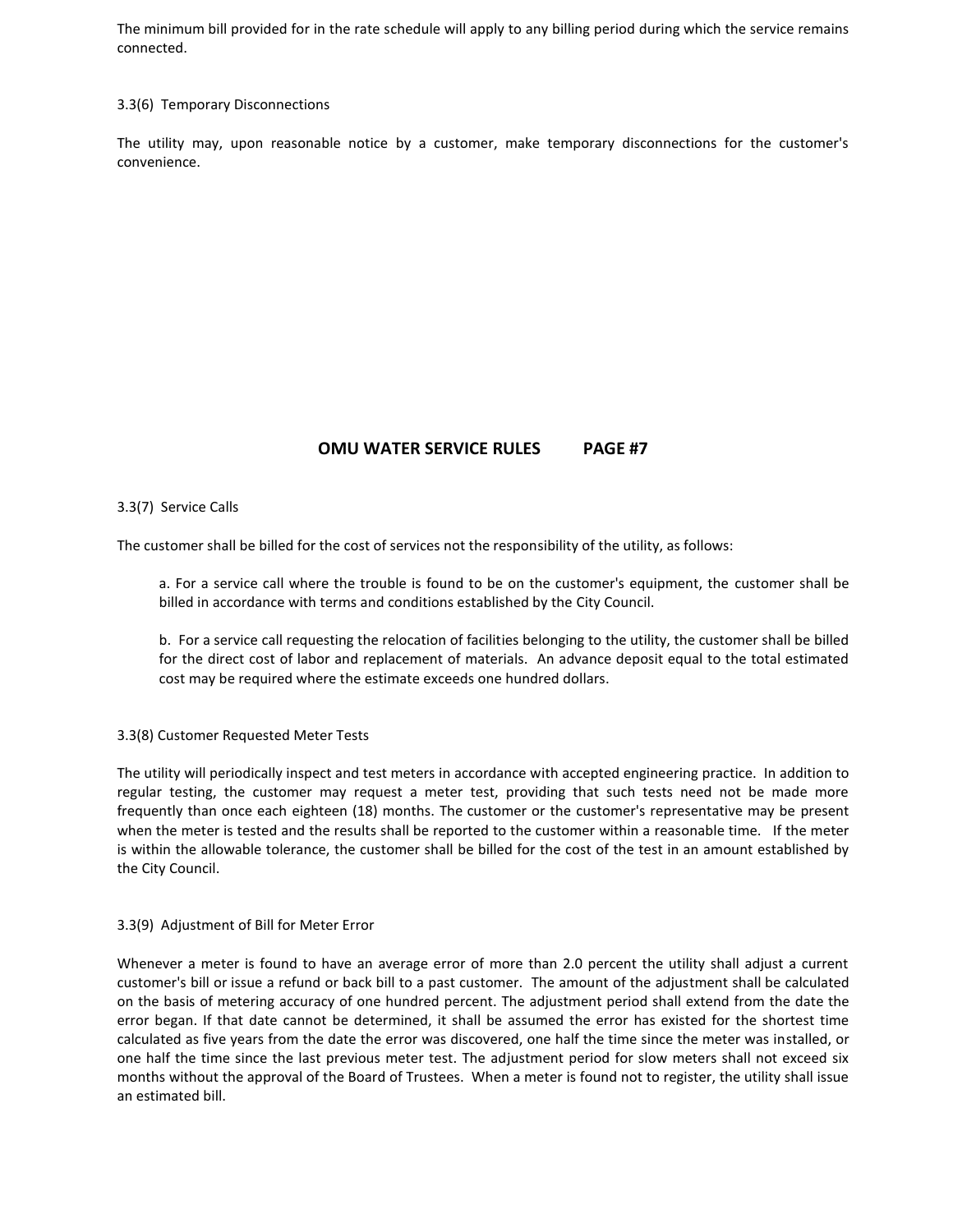An adjustment, refund or back-billing shall be made for any overcharge or undercharge resulting from incorrect reading of the meter, incorrect application of the rate schedule, incorrect meter connection or other similar reason.

This section shall not be construed to require a cash refund to a current customer nor a refund or back-billing to a previous customer in an amount less than two dollars. The utility further reserves the right to forego back-billing procedures, which it determines, is not cost effective.

## **OMU WATER SERVICE RULES PAGE #8**

## 3.3(10) Returned Checks

A service charge in an amount established by the City Council shall be assessed to any customer whose check is returned unpaid by the bank on which it was drawn. The service charge shall be in addition to the late payment penalty if the check is not made good and the service fee not paid prior to the delinquent date of the bill. If two or more checks are dishonored within six-month period, the utility may require future payments to be by cash, cashiers check, or postal money order.

## SECTION 3.4 DISCONNECTION OR DENIAL OF SERVICE

Water service may be discontinued by the utility for any violation of any service rule, regulation or condition of service, and especially for any of the following:

(a) Resale or giving away of water.

(B) Waste or misuse of water due to improper or imperfect service pipes, and/or fixtures, or failure to keep same in suitable repair.

(C) Tampering with the meter, meter seal, remote reader & wire, meter valve, back-flow preventer or ground strap, or permitting such tampering by others.

(D) Connection, cross-connection, or permitting same, to any alternative water supply and/or possible contamination.

(e) Non-payment of OMU utility bills (to include but not limited to Electric, Water, Taxes, and Penalty).

Where the water service to a customer has been discontinued pursuant to this section, a reconnect charge set by the City Council(plus any delinquent bill) shall be paid in full by the customer before service is reconnected.

#### SECTION 3.5 CUSTOMER OBLIGATIONS

Acceptance of service shall obligate a customer to the conditions imposed by these rules and applicable rules of the Iowa Department of Natural Resources and the state plumbing code of Iowa.

#### 3.5(1) Damage to Utility Facilities

If any loss or damage to the property of the utility or any accident or injury to persons or property is caused by or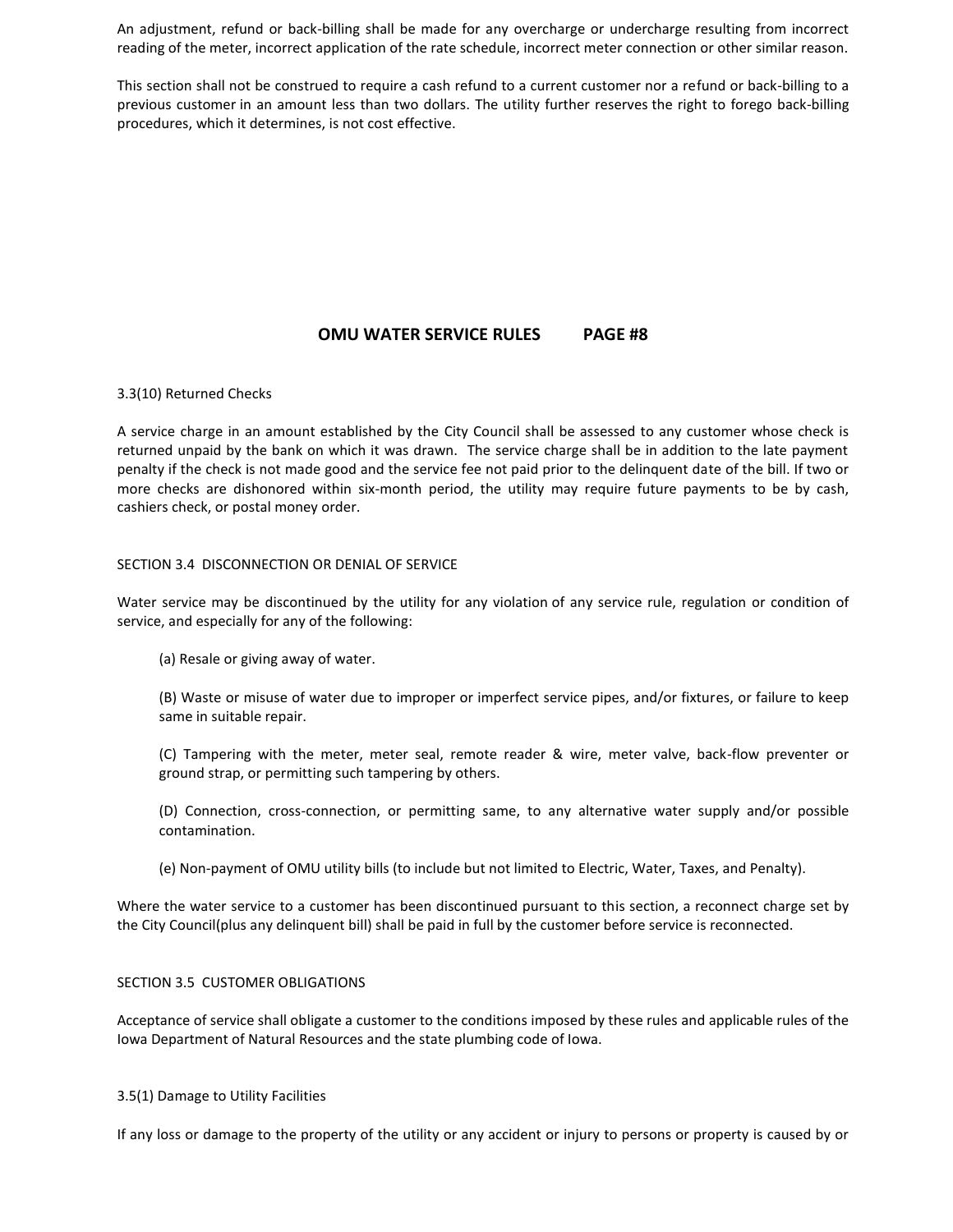results from the negligence or wrongful act of the customer, member of his household, his agent, employee or renter, the cost of the necessary repairs or replacements shall be paid by the customer to the utility and any liability otherwise resulting shall be that of the customer.

## **OMU WATER SERVICE RULES PAGE #9**

## 3.5(1) Damage to Utility Facilities (continued)

No unauthorized person shall be allowed to uncover, work on or make connections to the utility's water system without obtaining a permission from the Superintendent. The person may be required to deposit with the Utility a performance bond equal to the estimated cost of the work to be done (minimum of \$1,000.00) and proof of liability insurance, if deemed necessary by the Superintendent and/or the City Council.

## 3.5(2) Customer Premises

The customer and owner shall grant the utility, without charge, right of way over and on the premises on which equipment and structures of the utility are located. Access to the equipment and structures shall be granted to the utility at reasonable times for installation, inspection, testing, repair, and other functions necessary for the maintenance of satisfactory service.

## 3.5(3) Notice by Customer to Terminate Service

A customer shall give the utility not less than three business days notice prior to final termination of service. Disconnection of service under this section shall be during the regular business hours of the utility.

The customer shall remain liable for water used and service rendered until transferred to another approved customer or service is discontinued at the curb stop by the utility. The curb stop requirement may be waived for residential customers who leave their homes annually, as long as proper notice is given to the utility when they leave and return.

The utility will make every attempt to inspect and read the water meter and remote reader at the time of a customer change to insure the accuracy of the remote reader.

If a building, which has water service to it, is to be torn down, the customer shall notify the utility as the customer may be required to disconnect the service line at the main and return all meters and fixtures, which have been maintained by the utility.

## SECTION 3.6 CUSTOMER COMPLAINTS

Customers may be asked to submit complaints in writing, specifying the nature of the complaint and the relief sought. Complaints concerning the charges, practices, facilities or service of the utility shall be investigated promptly and thoroughly. A customer may appeal the findings of the investigation and shall be given reasonable opportunity for a full hearing of the matter before the City Council.